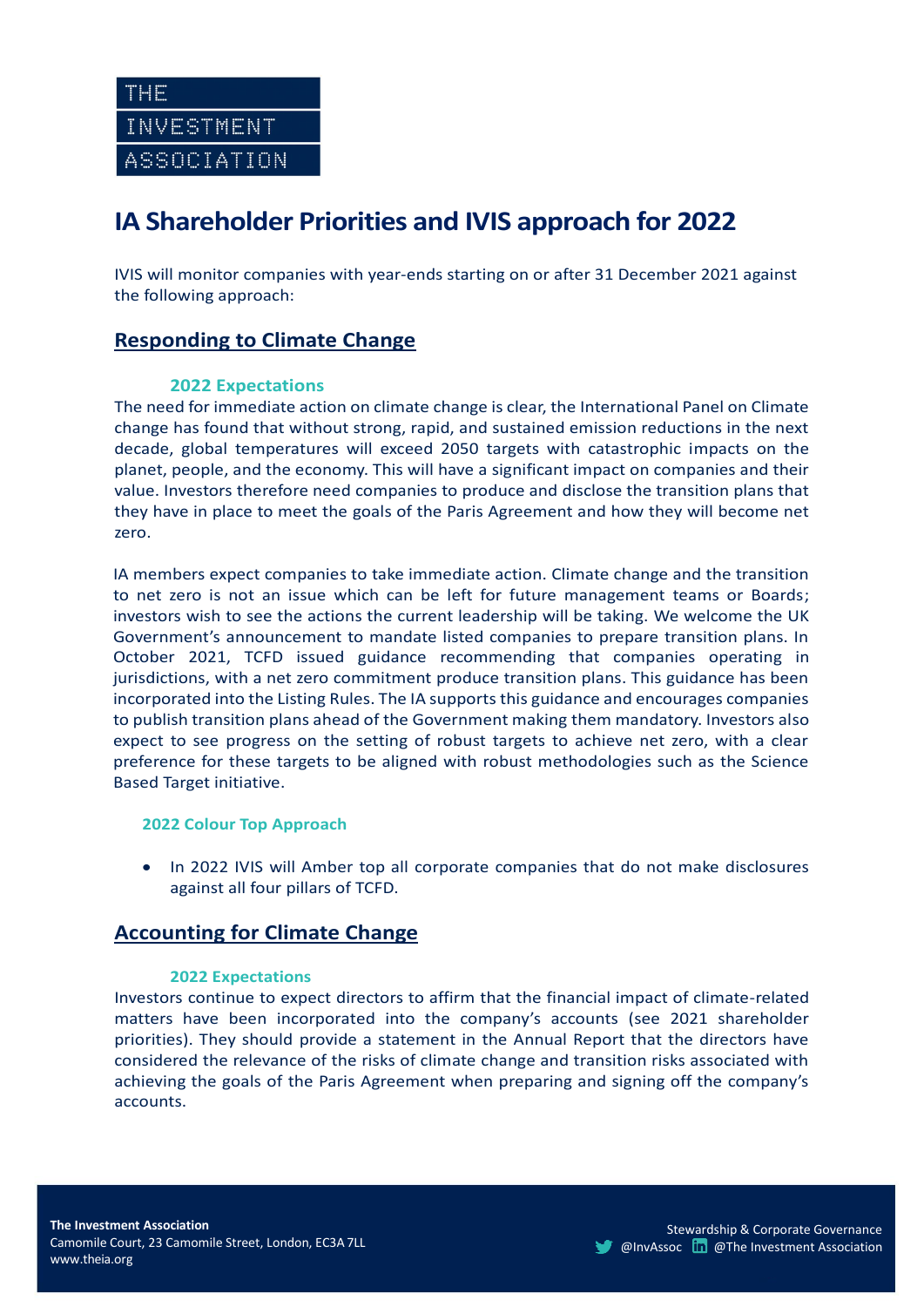

In addition, we expect the company's auditors to consider the risks of climate change when conducting their assessment of the accounts and IVIS will monitor whether auditors have highlighted climate change-related risks in their Key Audit Matters.

## **Audit Quality**

#### **2022 Expectations**

The IA continues to expect companies to meet the 2021 shareholder expectations and demonstrate how they have judged the quality of the audit they have received. IVIS will continue to monitor whether the Audit Committee has demonstrated how it has assessed the quality of the audit and how it has challenged management's judgements.

### **Diversity**

#### **2022 Expectations**

The FCA has recently consulted on changes to the Listing Rules to incorporate additional diversity reporting and diversity targets on a comply or explain basis. The FCA's targets are aligned with the recently announced targets from the FTSE Women Leaders Review. The IA supports these changes to the Listing Rules and the FTSE Women Leaders Review recommendations. We expect companies to articulate to investors the approach that they are taking to meet the new targets. Ahead of the FCA's targets and disclosures formally being incorporated into the Listing Rules we encourage all companies to disclose against the new reporting template and to set out how they expect to meet the new Listing Rule and FTSE Women Leaders Review targets over time.

#### **2022 Colour Top Approach**

Ethnic Diversity:

- Red top FTSE 100 companies that have not met the Parker Review target of one director from a minority ethnic group.
- Amber top FTSE 250 companies that do not disclose either the ethnic diversity of their board or a credible action plan to achieve the Parker Review targets by 2024.

Gender Diversity:

- Red top FTSE 350 companies where women represent:
	- o 33.0% or less of the Board
	- o 28.0% or less of the Executive Committee and their direct reports
- Red top FTSE Small Cap companies where women represent:
	- o 25.0% or less of the Board.
		- o 25.0% or less of the Executive Committee

### **Stakeholder Engagement**

#### **2022 Expectations**

Investors continue to expect companies and their boards to:

- Identify and disclose their material stakeholders;
- Decide on the most appropriate mechanism to engage with those stakeholders;
- Clearly articulate how their views have both informed and impacted their decision making; and